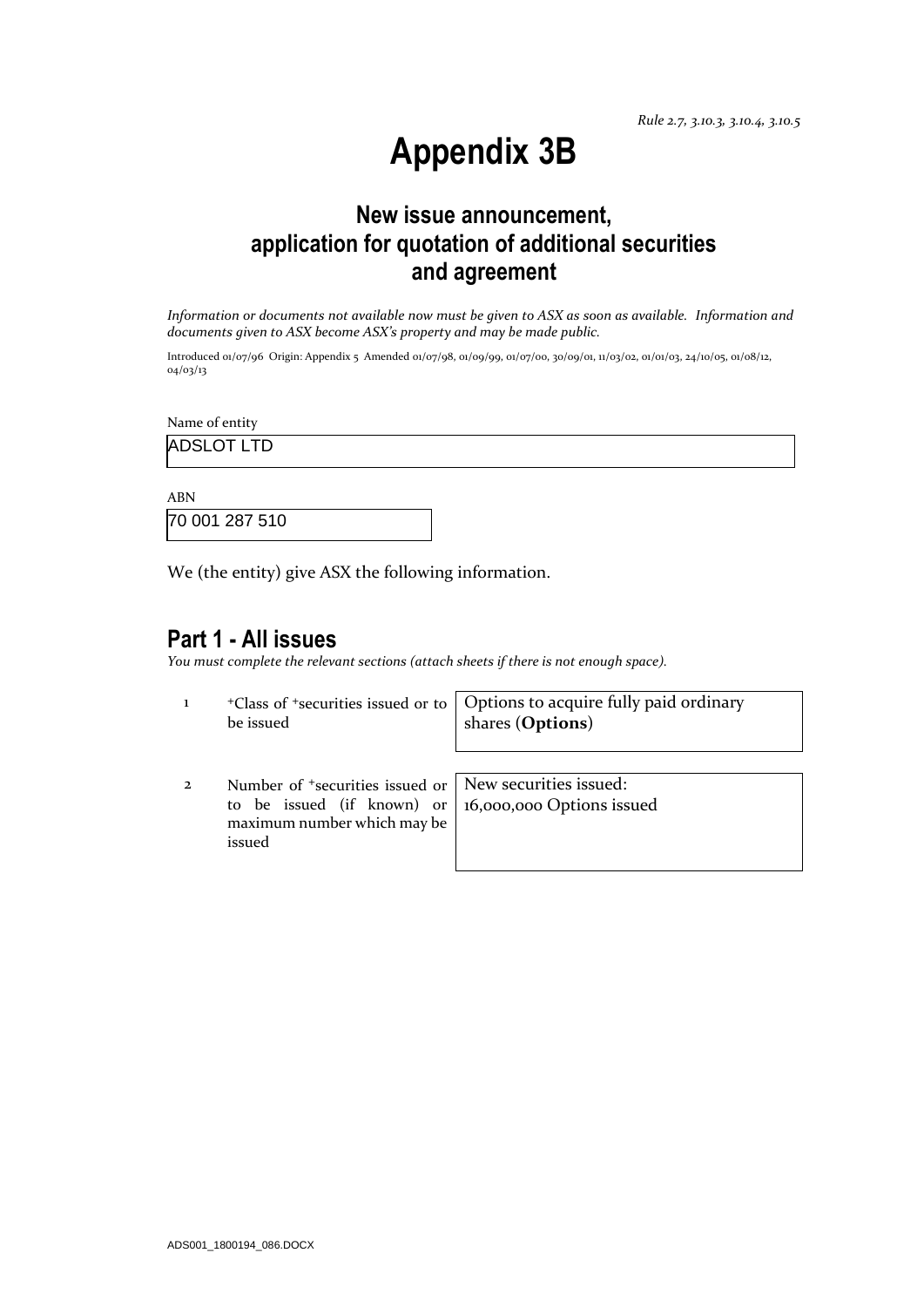| 3              | Principal terms of the <sup>+</sup> securities<br>(e.g. if options, exercise price and<br>expiry date; if partly paid<br>+securities,<br>the<br>amount<br>outstanding and due dates for<br>if<br>+convertible<br>payment;<br>securities, the conversion price<br>and dates for conversion) | 8,000,000 new Options issued under the<br>Adslot Limited Incentive Option Plan<br>(approved at the November 2017 AGM) as<br>follows:                                                                                            |
|----------------|--------------------------------------------------------------------------------------------------------------------------------------------------------------------------------------------------------------------------------------------------------------------------------------------|---------------------------------------------------------------------------------------------------------------------------------------------------------------------------------------------------------------------------------|
|                |                                                                                                                                                                                                                                                                                            | Vesting Condition: vest in four equal<br>tranches of 2,000,000 Options at the end of<br>each 6 month period from the date of initial<br>issue of Options, provided the recipient<br>remains an employee at the time of vesting. |
|                |                                                                                                                                                                                                                                                                                            | Exercise Price: \$0.032 (7 day VWAP)<br>Expiry Date: 29 January 2024.                                                                                                                                                           |
|                |                                                                                                                                                                                                                                                                                            | 8,000,000 new Options issued to Peloton<br>Capital Pty Ltd under mandate as follows:                                                                                                                                            |
|                |                                                                                                                                                                                                                                                                                            | Vesting Condition: 100% vest on issue.                                                                                                                                                                                          |
|                |                                                                                                                                                                                                                                                                                            | Exercise Price: $\frac{$6,044}{175\%}$ premium to the<br>December 2019 Placement (announced to<br>the ASX on 4 December 2019) Price of<br>\$0.025).                                                                             |
|                |                                                                                                                                                                                                                                                                                            | Expiry Date: 15 December 2022.                                                                                                                                                                                                  |
|                |                                                                                                                                                                                                                                                                                            | Total of 16,000,000 Options                                                                                                                                                                                                     |
| $\overline{4}$ | Do the <sup>+</sup> securities rank equally in                                                                                                                                                                                                                                             | No.                                                                                                                                                                                                                             |
|                | all respects from the <sup>+</sup> issue date<br>with an existing <sup>+</sup> class of quoted<br>*securities?                                                                                                                                                                             | If the Options are exercised, ordinary shares<br>will be issued and these shares will then rank<br>equally with existing ordinary shares.                                                                                       |
|                | If the additional <sup>+</sup> securities do                                                                                                                                                                                                                                               |                                                                                                                                                                                                                                 |
|                | not rank equally, please state:<br>the date from which they do<br>$\bullet$                                                                                                                                                                                                                |                                                                                                                                                                                                                                 |
|                | the extent to which they<br>٠<br>participate for the<br>next<br>dividend, (in the case of a<br>trust, distribution) or interest                                                                                                                                                            |                                                                                                                                                                                                                                 |
|                | payment<br>the extent to which they do<br>not rank equally, other than<br>relation<br>to the<br>in<br>next<br>dividend,<br>distribution<br>or<br>interest payment                                                                                                                          |                                                                                                                                                                                                                                 |
| 5              | Issue price or consideration                                                                                                                                                                                                                                                               | Nil                                                                                                                                                                                                                             |
|                |                                                                                                                                                                                                                                                                                            |                                                                                                                                                                                                                                 |

<sup>+</sup> See chapter 19 for defined terms.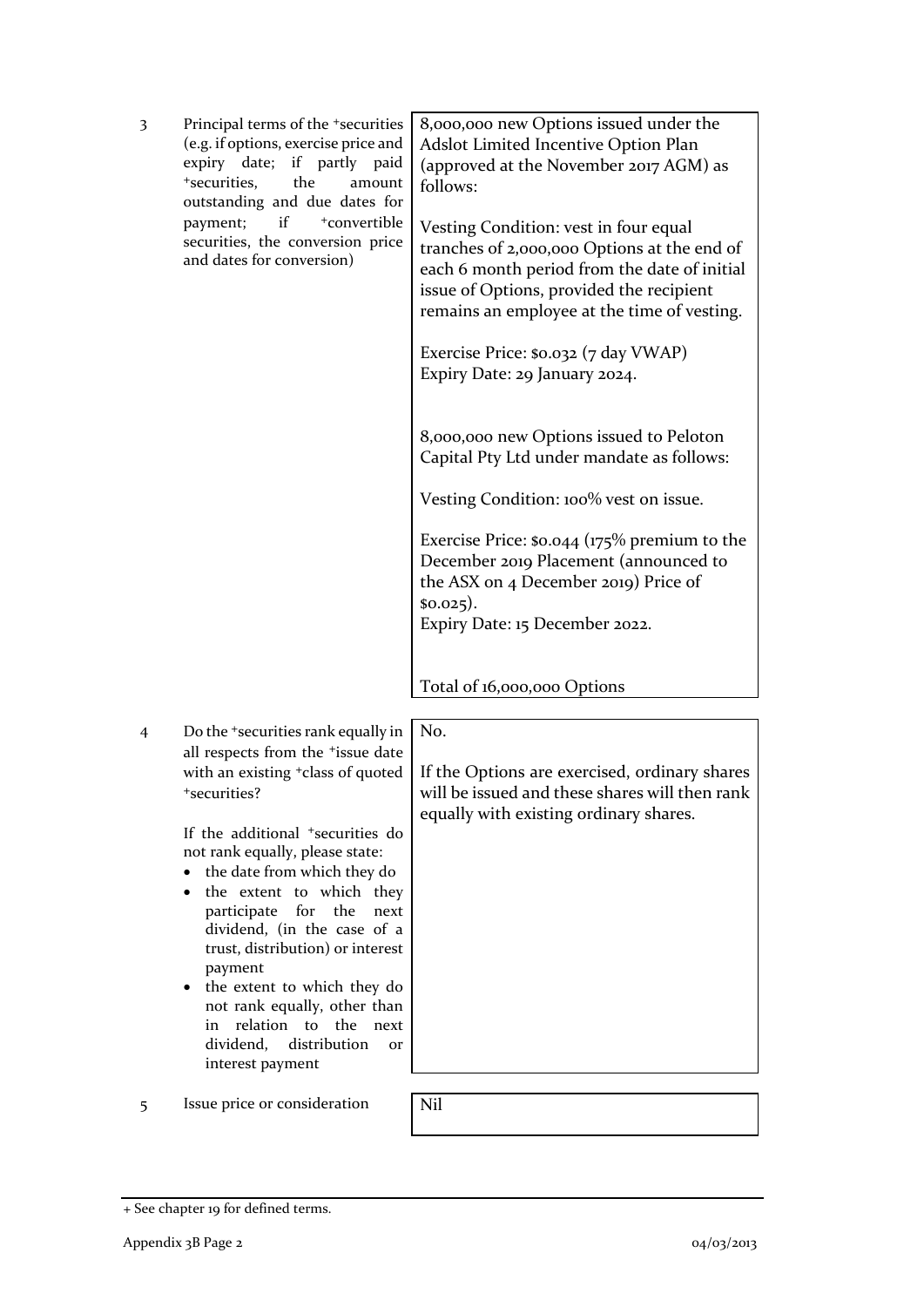| 6  | Purpose of the issue<br>(If issued as consideration for the<br>acquisition of assets,<br>clearly<br>identify those assets)                                                                                                                         | Granting of Options to employees under<br>the Adslot Limited Incentive Option Plan<br>as a retention and incentive mechanism.<br>Granting of Options under mandate to<br>Peloton Capital Pty Ltd as consideration<br>for corporate advisory services provided. |
|----|----------------------------------------------------------------------------------------------------------------------------------------------------------------------------------------------------------------------------------------------------|----------------------------------------------------------------------------------------------------------------------------------------------------------------------------------------------------------------------------------------------------------------|
| 6a | Is the entity an <sup>+</sup> eligible entity<br>that has obtained security holder<br>approval under rule 7.1A?                                                                                                                                    | Yes.                                                                                                                                                                                                                                                           |
|    | If Yes, complete sections 6b – 6h<br>in relation to the <sup>+</sup> securities the<br>subject of this Appendix 3B, and<br>comply with section 6i                                                                                                  |                                                                                                                                                                                                                                                                |
| 6b | The date the security holder<br>resolution under rule 7.1A was<br>passed                                                                                                                                                                           | 22 November 2019.                                                                                                                                                                                                                                              |
| 6c | Number of <sup>+</sup> securities issued<br>without security holder approval<br>under rule 7.1                                                                                                                                                     | 8,000,000 Options issued to Peloton Capital<br>Pty Ltd.                                                                                                                                                                                                        |
| 6d | Number of <sup>+</sup> securities issued<br>with security holder approval<br>under rule 7.1A                                                                                                                                                       | N/A                                                                                                                                                                                                                                                            |
| 6e | Number of <sup>+</sup> securities issued<br>with security holder approval<br>under rule 7.3, or another<br>specific security holder approval<br>(specify date of meeting)                                                                          | N/A                                                                                                                                                                                                                                                            |
| 6f | Number of <sup>+</sup> securities issued<br>under an exception in rule 7.2                                                                                                                                                                         | 8,000,000 Options issued under Listing Rule<br>7.2, Exception 13                                                                                                                                                                                               |
| 6g | If <sup>+</sup> securities issued under rule<br>7.1A, was issue price at least 75%<br>of 15 day VWAP as calculated<br>under rule 7.1A.3? Include the<br><sup>+</sup> issue date and both values.<br>Include the source of the VWAP<br>calculation. | N/A                                                                                                                                                                                                                                                            |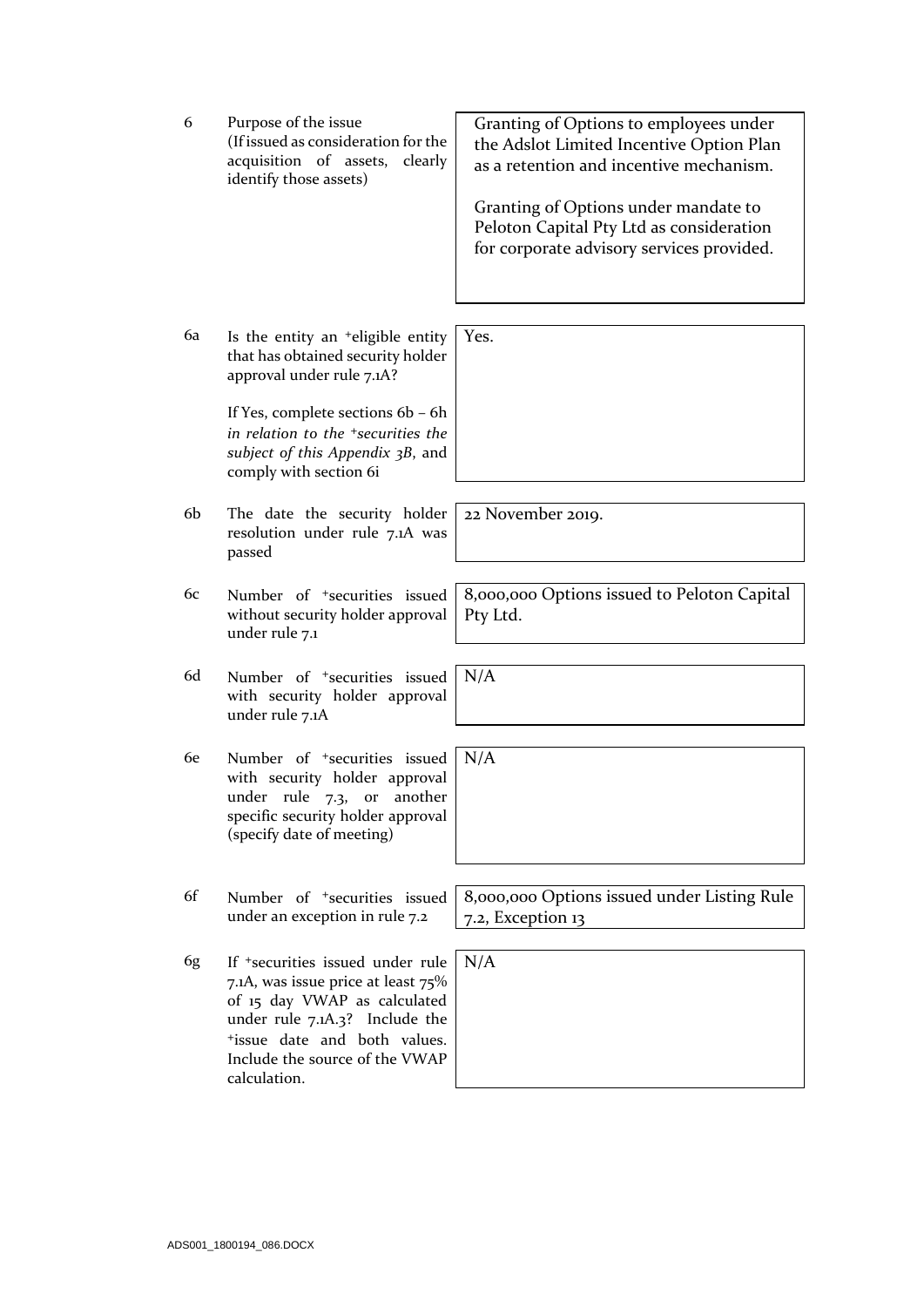- 6h If +securities were issued under rule 7.1A for non-cash consideration, state date on which valuation of consideration was released to ASX Market Announcements
- 6i Calculate the entity's remaining issue capacity under rule 7.1 and rule 7.1A – complete Annexure 1 and release to ASX Market Announcements

#### 7 +Issue dates

Note: The issue date may be prescribed by ASX (refer to the definition of issue date in rule 19.12). For example, the issue date for a pro rata entitlement issue must comply with the applicable timetable in Appendix 7A.

Cross reference: item 33 of Appendix 3B.

8 Number and <sup>+</sup>class of all <sup>+</sup>securities quoted on ASX (*including* the <sup>+</sup>securities in section 2 if applicable)

N/A

7.1 – 268,600,940

7.1A – 184,400,626

30 January 2020

Number +Class 1,844,006,269 Ordinary Shares

<sup>+</sup> See chapter 19 for defined terms.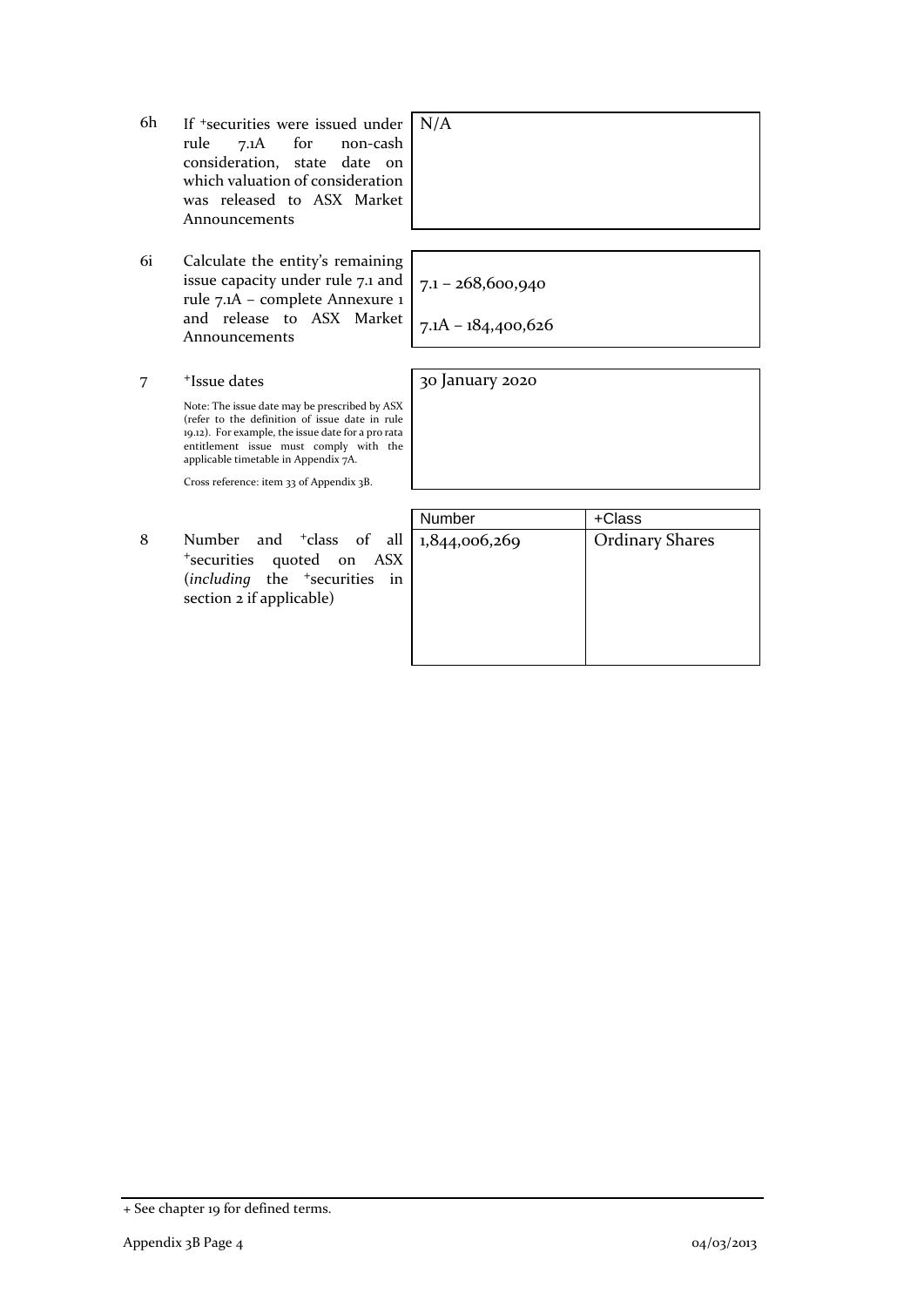|    |                                                  | Number            | +Class                                   |
|----|--------------------------------------------------|-------------------|------------------------------------------|
| 9  | Number<br><sup>+</sup> class<br>and<br>of<br>all | Options:          |                                          |
|    | *securities not quoted on ASX                    | 3,000,000         | Exercise price \$0.073,                  |
|    | (including the <sup>+</sup> securities in        |                   | expiry 4 Oct 2021                        |
|    | section 2 if applicable)                         |                   |                                          |
|    |                                                  | 5,600,000         | Exercise price \$0.060,                  |
|    |                                                  |                   | expiry 25 Nov 2021                       |
|    |                                                  |                   |                                          |
|    |                                                  | 23,500,000        | Exercise price \$0.035,                  |
|    |                                                  |                   | expiry 25 Feb 2022                       |
|    |                                                  |                   |                                          |
|    |                                                  | 11,400,000        | Exercise price \$0.034,                  |
|    |                                                  |                   | expiry 15 May 2022                       |
|    |                                                  |                   |                                          |
|    |                                                  | 4,000,000         | Exercise price \$0.036,                  |
|    |                                                  |                   | expiry 27 May 2022                       |
|    |                                                  |                   |                                          |
|    |                                                  | 5,300,000         | Exercise price \$0.060,                  |
|    |                                                  |                   | expiry 30 January 2023                   |
|    |                                                  |                   |                                          |
|    |                                                  | 11,800,000        | Exercise price \$0.041,                  |
|    |                                                  |                   | expiry 2 September                       |
|    |                                                  |                   | 2023                                     |
|    |                                                  |                   | Exercise price \$0.045,                  |
|    |                                                  | 4,000,000         | expiry 12 December                       |
|    |                                                  |                   | 2023                                     |
|    |                                                  |                   |                                          |
|    |                                                  | 8,000,000         | Exercise price \$0.032,                  |
|    |                                                  |                   | expiry 29 January 2024                   |
|    |                                                  |                   |                                          |
|    |                                                  | 8,000,000         | Exercise price \$0.044,                  |
|    |                                                  |                   | expiry 15 December                       |
|    |                                                  |                   | 2022                                     |
|    |                                                  |                   |                                          |
|    |                                                  | Total: 84,600,000 |                                          |
|    |                                                  |                   |                                          |
| 10 | Dividend policy (in the case of a                |                   | There has been no change to Adslot Ltd's |
|    | trust, distribution policy) on the               | dividend policy.  |                                          |

# **Part 2 - Pro rata issue**

- 11 Is security holder approval required? N/A
- 12 Is the issue renounceable or nonrenounceable?

increased capital (interests)

 $N/A$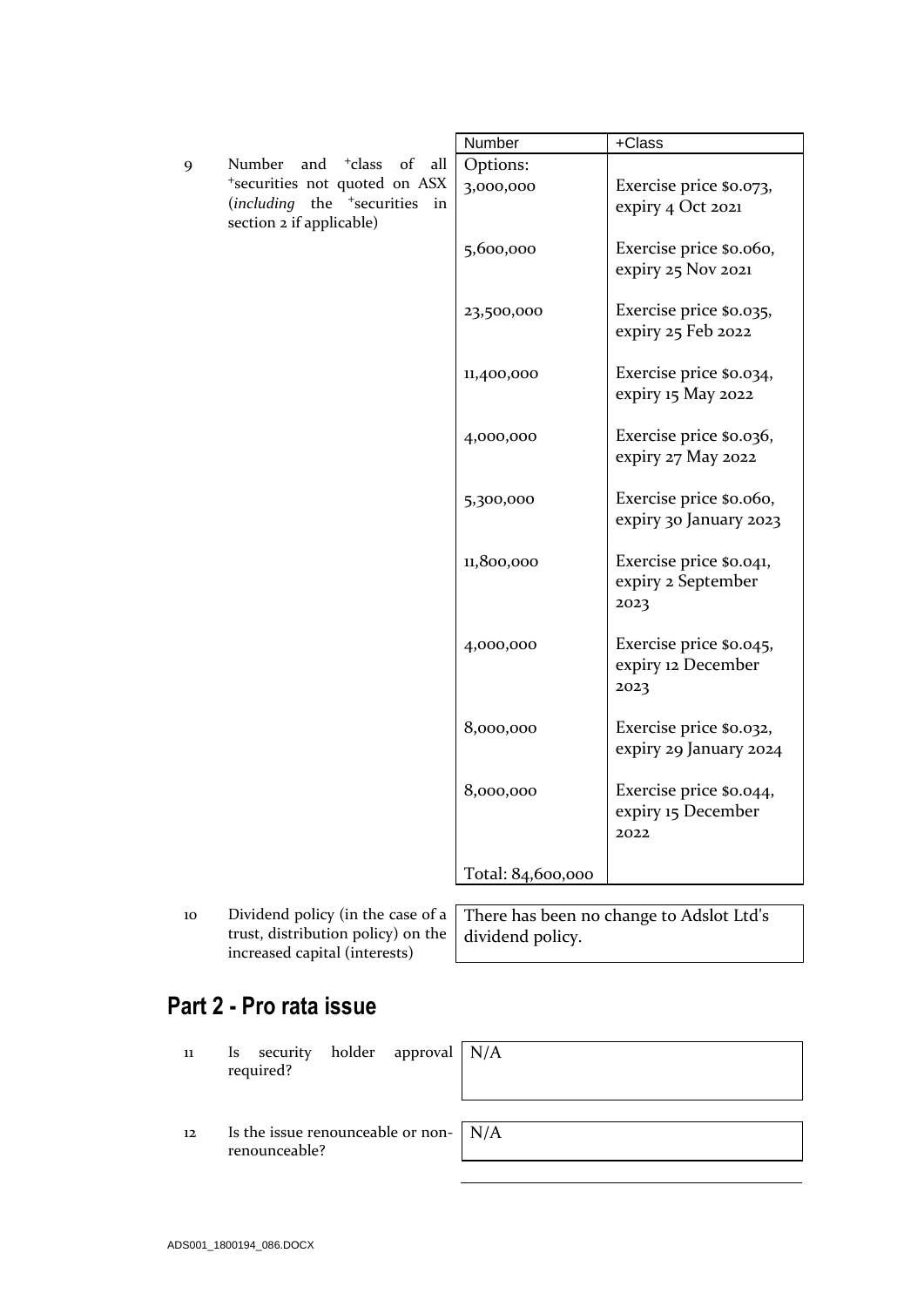| 13 | Ratio in which the <sup>+</sup> securities will<br>be offered                                                               | N/A |
|----|-----------------------------------------------------------------------------------------------------------------------------|-----|
| 14 | <sup>+</sup> Class of <sup>+</sup> securities to which the<br>offer relates                                                 | N/A |
| 15 | +Record<br>determine<br>date<br>to<br>entitlements                                                                          | N/A |
| 16 | different<br>Will<br>holdings<br>on<br>registers (or subregisters) be<br>aggregated<br>for<br>calculating<br>entitlements?  | N/A |
| 17 | Policy for deciding entitlements<br>in relation to fractions                                                                | N/A |
| 18 | Names of countries in which the<br>entity has security holders who<br>will not be sent new offer<br>documents               | N/A |
|    | Note: Security holders must be told how their<br>entitlements are to be dealt with.<br>Cross reference: rule 7.7.           |     |
| 19 | Closing date for receipt<br>of<br>acceptances or renunciations                                                              | N/A |
| 20 | Names of any underwriters                                                                                                   | N/A |
| 21 | Amount of any underwriting fee<br>or commission                                                                             | N/A |
| 22 | Names of any brokers to the issue                                                                                           | N/A |
| 23 | Fee or commission payable to the<br>broker to the issue                                                                     | N/A |
| 24 | Amount of any handling fee<br>payable to brokers who lodge<br>acceptances or renunciations on<br>behalf of security holders | N/A |
| 25 | If the issue is contingent on<br>security holders' approval, the<br>date of the meeting                                     | N/A |

<sup>+</sup> See chapter 19 for defined terms.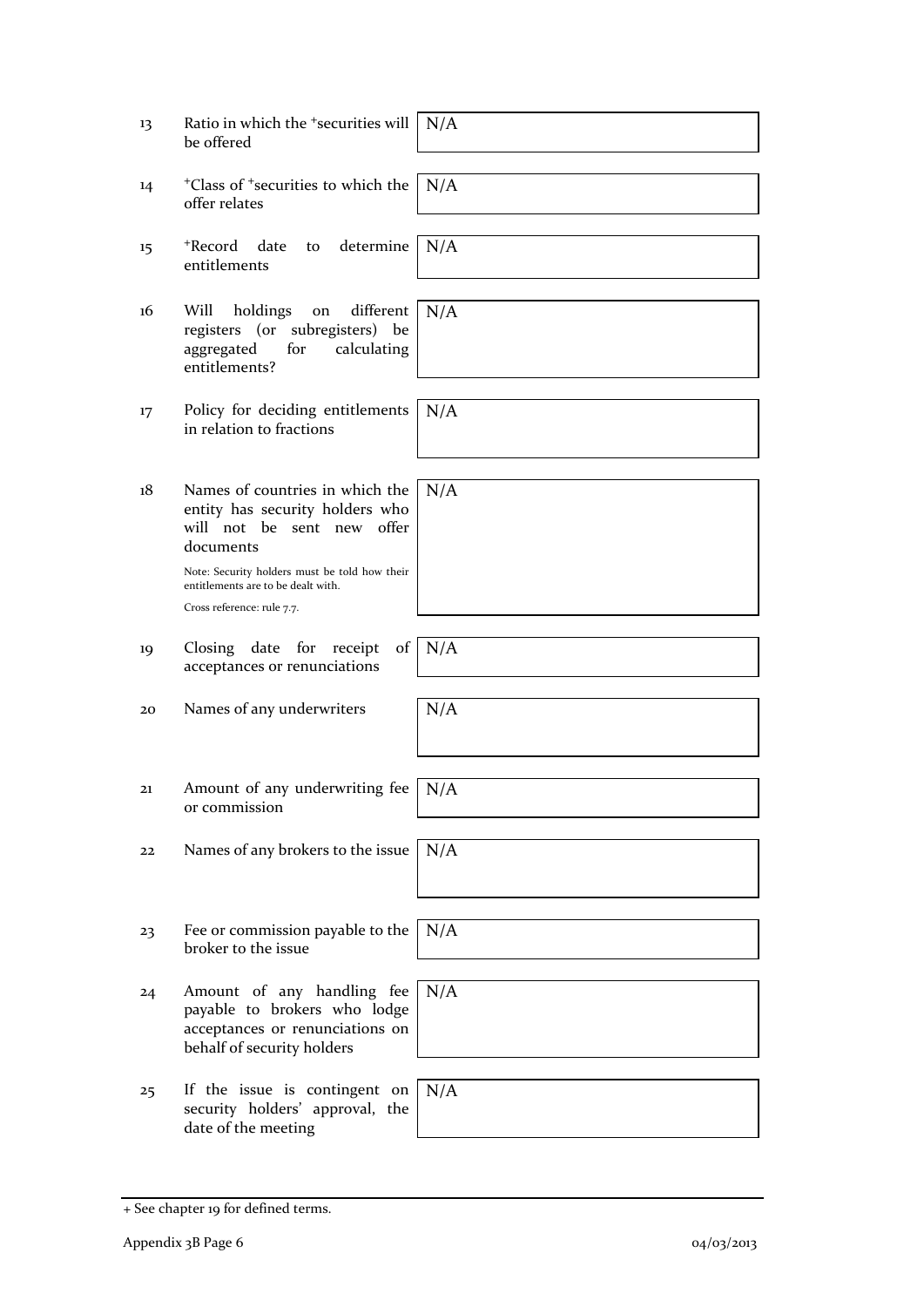- 26 Date entitlement and acceptance form and offer documents will be sent to persons entitled
- 27 If the entity has issued options, and the terms entitle option holders to participate on exercise, the date on which notices will be sent to option holders
- 28 Date rights trading will begin (if applicable)
- 29 Date rights trading will end (if applicable) N/A
- 30 How do security holders sell their entitlements *in full* through a broker?
- 31 How do security holders sell *part* of their entitlements through a broker and accept for the balance?
- 32 How do security holders dispose of their entitlements (except by sale through a broker)?

 $33$  +Issue date  $N/A$ 

# N/A

N/A

N/A

N/A

N/A

#### **Part 3 - Quotation of securities**

*You need only complete this section if you are applying for quotation of securities*

- 34 Type of <sup>+</sup>securities (*tick one*)
- 

(a)  $\Box$  +Securities described in Part 1

#### (b)  $\Box$  All other  $\ddagger$  securities

Example: restricted securities at the end of the escrowed period, partly paid securities that become fully paid, employee incentive share securities when restriction ends, securities issued on expiry or conversion of convertible securities

N/A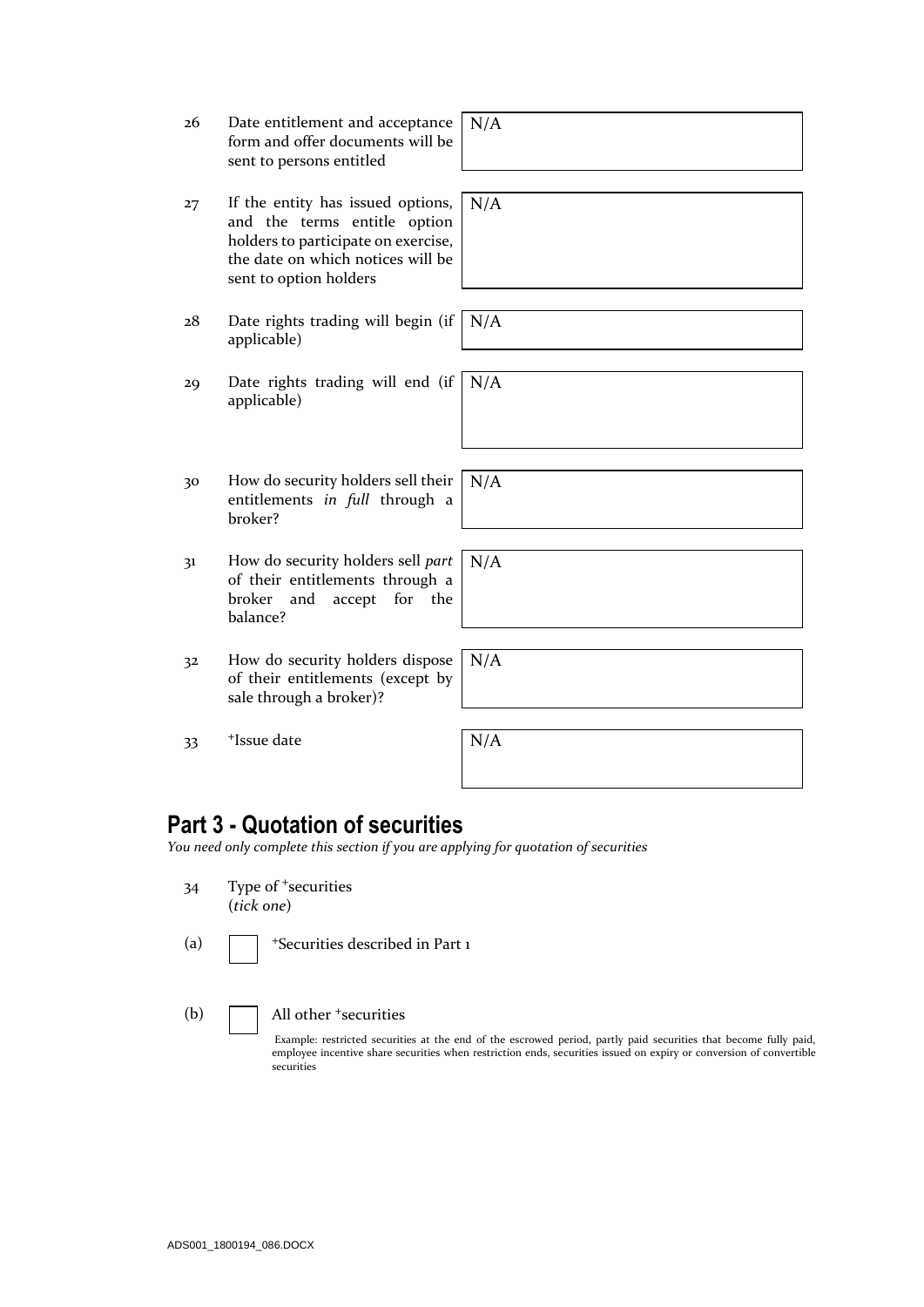#### **Entities that have ticked box 34(a)**

#### **Additional securities forming a new class of securities**

*Tick to indicate you are providing the information or documents*

| 35 | If the 'securities are 'equity securities, the names of the 20 largest holders of the<br>additional *securities, and the number and percentage of additional *securities<br>held by those holders                                                   |
|----|-----------------------------------------------------------------------------------------------------------------------------------------------------------------------------------------------------------------------------------------------------|
| 36 | If the *securities are *equity securities, a distribution schedule of the additional<br>*securities setting out the number of holders in the categories<br>$1 - 1,000$<br>$1,001 - 5,000$<br>5,001 - 10,000<br>10,001 - 100,000<br>100,001 and over |

37 A copy of any trust deed for the additional +securities

#### **Entities that have ticked box 34(b)**

| 38 | Number of $\pm$ securities for which   N/A<br><sup>+</sup> quotation is sought                                                                                                                                                                                                                                                                                                                                                                                                                                                                                                                                |     |
|----|---------------------------------------------------------------------------------------------------------------------------------------------------------------------------------------------------------------------------------------------------------------------------------------------------------------------------------------------------------------------------------------------------------------------------------------------------------------------------------------------------------------------------------------------------------------------------------------------------------------|-----|
| 39 | <sup>+</sup> Class of <sup>+</sup> securities for which<br>quotation is sought                                                                                                                                                                                                                                                                                                                                                                                                                                                                                                                                | N/A |
| 40 | Do the <sup>+</sup> securities rank equally in<br>all respects from the <i>*issue</i> date<br>with an existing <sup>+</sup> class of quoted<br><sup>+</sup> securities?<br>If the additional <sup>+</sup> securities do not<br>rank equally, please state:<br>the date from which they do<br>the extent to which they<br>for<br>the<br>participate<br>next<br>dividend, (in the case of a trust,<br>distribution)<br>interest<br><b>or</b><br>payment<br>the extent to which they do not<br>rank equally, other than in<br>relation to the next dividend,<br>distribution<br>interest<br><b>or</b><br>payment | N/A |

<sup>+</sup> See chapter 19 for defined terms.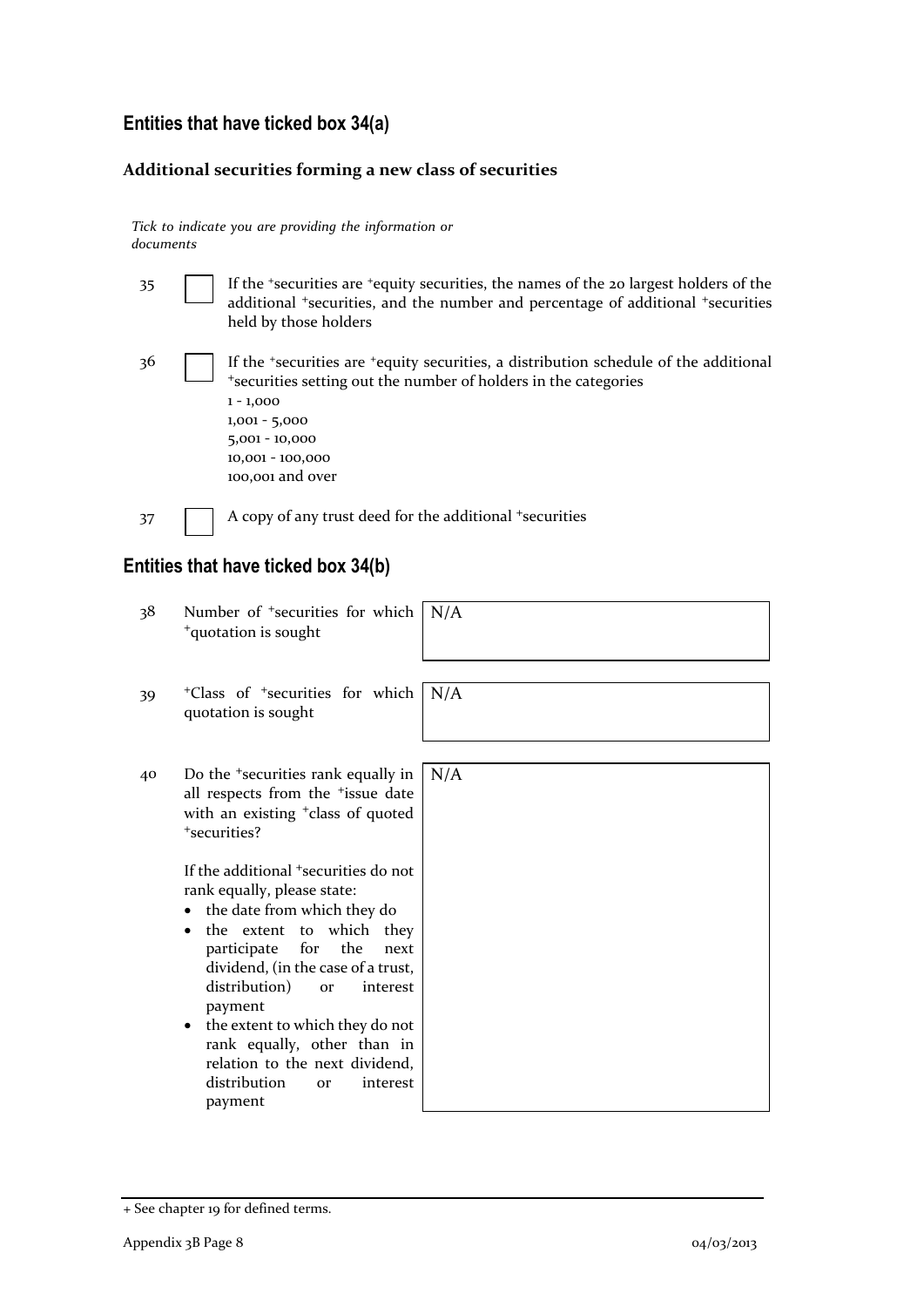41 Reason for request for quotation now

> Example: In the case of restricted securities, end of restriction period

(if issued upon conversion of another <sup>+</sup>security, clearly identify that other <sup>+</sup>security)

| N/A |  |  |  |
|-----|--|--|--|
|     |  |  |  |
|     |  |  |  |
|     |  |  |  |
|     |  |  |  |
|     |  |  |  |
|     |  |  |  |

42 Number and <sup>+</sup>class of all <sup>+</sup>securities quoted on ASX (*including* the <sup>+</sup>securities in clause 38)

| Number | +Class |
|--------|--------|
| N/A    | N/A    |
|        |        |
|        |        |
|        |        |
|        |        |
|        |        |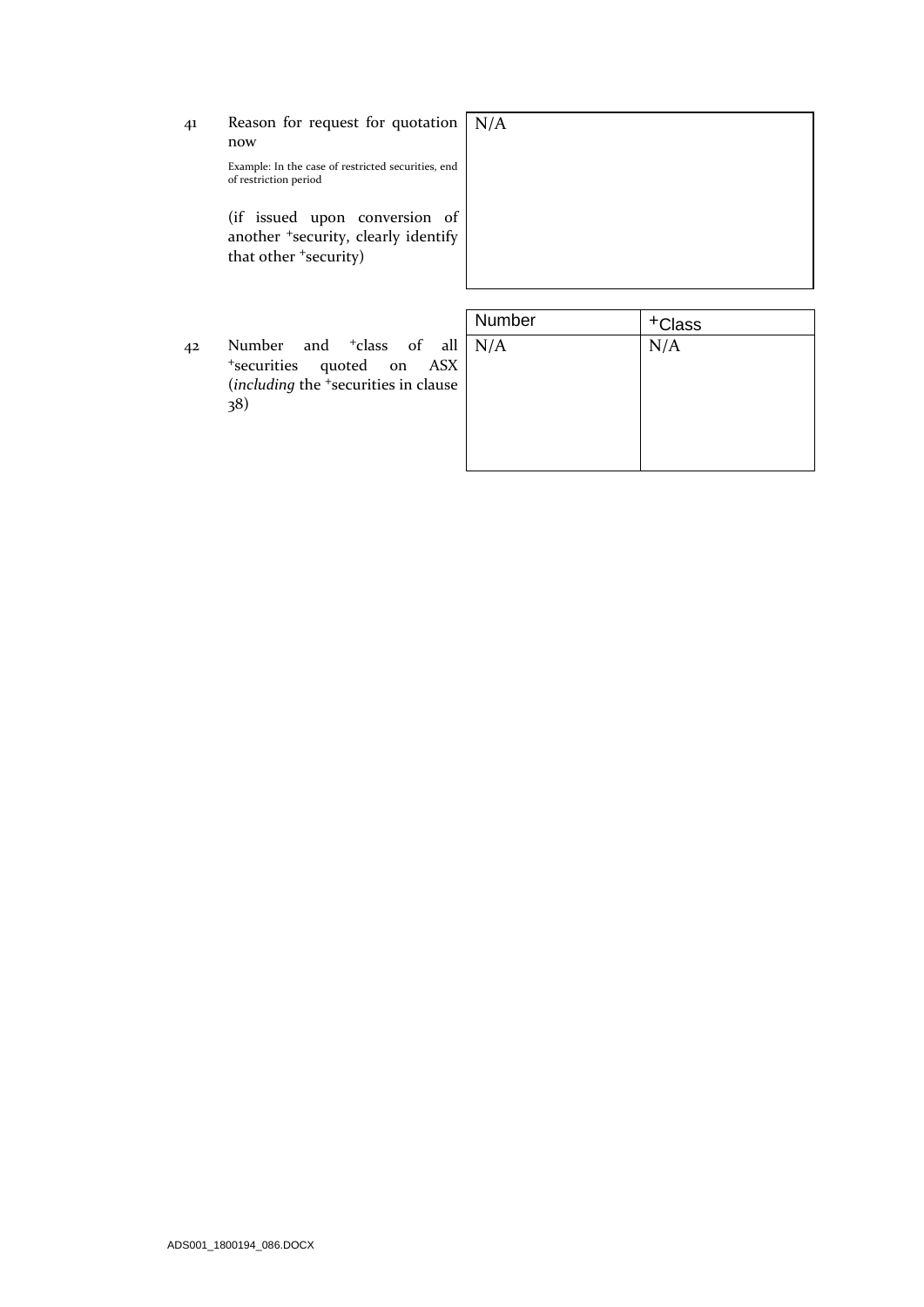#### **Quotation agreement**

- 1 <sup>+</sup>Quotation of our additional <sup>+</sup>securities is in ASX's absolute discretion. ASX may quote the <sup>+</sup>securities on any conditions it decides.
- 2 We warrant the following to ASX.
	- The issue of the +securities to be quoted complies with the law and is not for an illegal purpose.
	- There is no reason why those +securities should not be granted <sup>+</sup>quotation.
	- An offer of the *\*securities* for sale within 12 months after their issue will not require disclosure under section  $707(3)$  or section 1012C(6) of the Corporations Act.

Note: An entity may need to obtain appropriate warranties from subscribers for the securities in order to be able to give this warranty

- Section 724 or section 1016E of the Corporations Act does not apply to any applications received by us in relation to any +securities to be quoted and that no-one has any right to return any +securities to be quoted under sections 737, 738 or 1016F of the Corporations Act at the time that we request that the +securities be quoted.
- If we are a trust, we warrant that no person has the right to return the <sup>+</sup>securities to be quoted under section 1019B of the Corporations Act at the time that we request that the +securities be quoted.
- 3 We will indemnify ASX to the fullest extent permitted by law in respect of any claim, action or expense arising from or connected with any breach of the warranties in this agreement.
- 4 We give ASX the information and documents required by this form. If any information or document is not available now, we will give it to ASX before <sup>+</sup>quotation of the <sup>+</sup>securities begins. We acknowledge that ASX is relying on the information and documents. We warrant that they are (will be) true and complete.

flowan

Sign here: ............................................................Date: 31 January 2020 Print name: Felicity Conlan, Company Secretary

== == == == ==

<sup>+</sup> See chapter 19 for defined terms.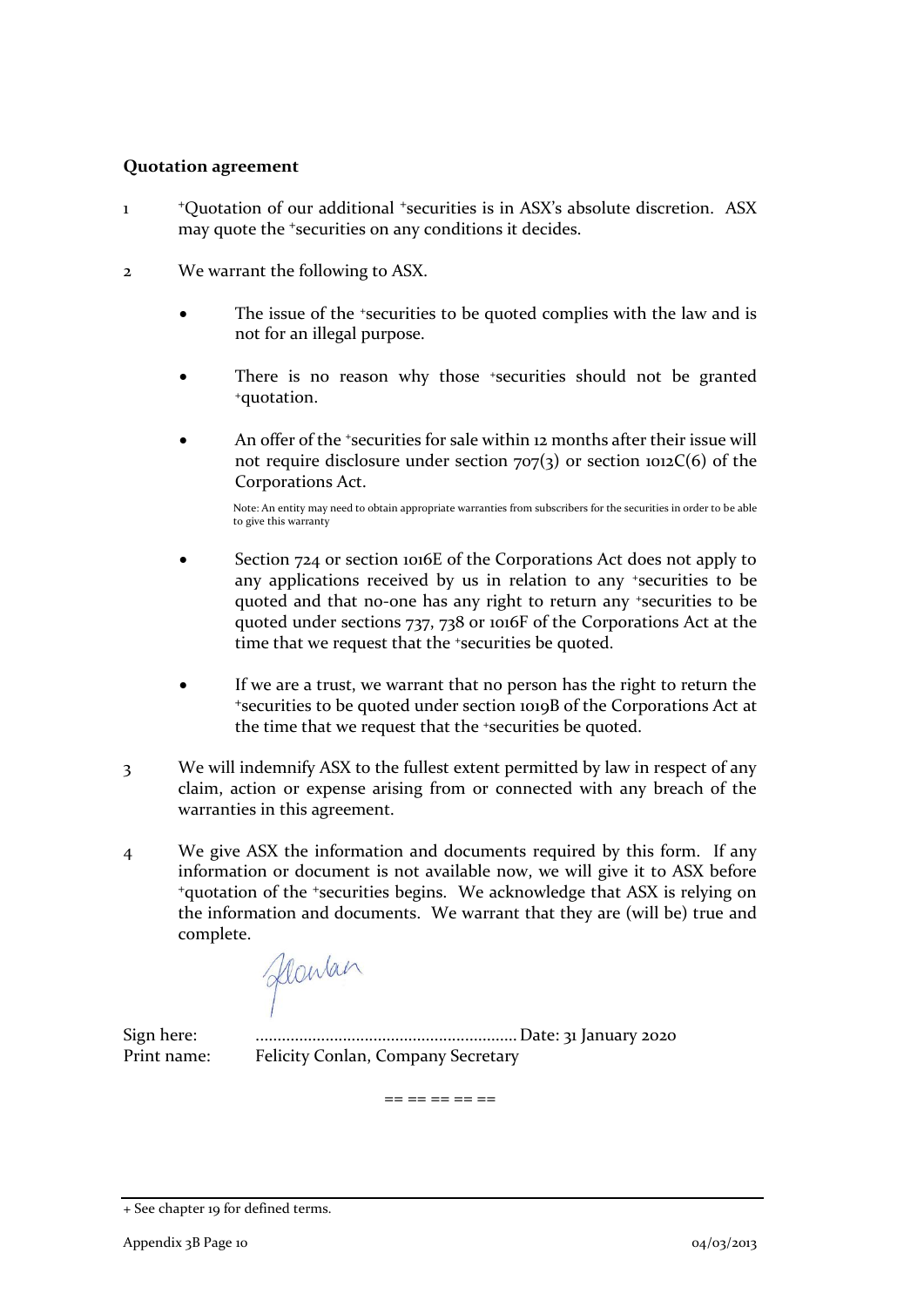# **Appendix 3B – Annexure 1**

# **Calculation of placement capacity under rule 7.1 and rule 7.1A for eligible entities**

Introduced 01/08/12 Amended 04/03/13

## **Part 1**

| Rule 7.1 – Issues exceeding 15% of capital                                                                                                                                                                                                                                                                                                   |                                                                                                                                                           |  |  |
|----------------------------------------------------------------------------------------------------------------------------------------------------------------------------------------------------------------------------------------------------------------------------------------------------------------------------------------------|-----------------------------------------------------------------------------------------------------------------------------------------------------------|--|--|
| Step 1: Calculate "A", the base figure from which the placement<br>capacity is calculated                                                                                                                                                                                                                                                    |                                                                                                                                                           |  |  |
| <b>Insert</b> number of fully paid +ordinary<br>securities on issue 12 months before the<br>*issue date or date of agreement to issue                                                                                                                                                                                                        | 1,428,006,269                                                                                                                                             |  |  |
| Add the following:                                                                                                                                                                                                                                                                                                                           |                                                                                                                                                           |  |  |
| Number of fully paid +ordinary<br>securities issued in that 12 month<br>period under an exception in rule 7.2                                                                                                                                                                                                                                |                                                                                                                                                           |  |  |
| Number of fully paid +ordinary<br>securities issued in that 12 month<br>period with shareholder approval                                                                                                                                                                                                                                     | 160,000,000 shares issued under a share<br>placement announced to the ASX on<br>Thursday, 9 May 2019 and ratified at the                                  |  |  |
| Number of partly paid +ordinary<br>securities that became fully paid in that<br>12 month period                                                                                                                                                                                                                                              | AGM on 22 November 2019                                                                                                                                   |  |  |
| Note:<br>Include only ordinary securities here -<br>other classes of equity securities<br>cannot be added<br>Include here (if applicable) the<br>securities the subject of the Appendix<br>3B to which this form is annexed<br>It may be useful to set out issues of<br>$\bullet$<br>securities on different dates as<br>separate line items | 256,000,000 shares issued under a share<br>placement announced to the ASX on<br>Wednesday, 4 December 2019 and<br>ratified at the EGM on 23 January 2020. |  |  |
| Subtract the number of fully paid<br>*ordinary securities cancelled during that<br>12 month period                                                                                                                                                                                                                                           | Nil                                                                                                                                                       |  |  |
| "А"                                                                                                                                                                                                                                                                                                                                          | 1,844,006,269                                                                                                                                             |  |  |

<sup>+</sup> See chapter 19 for defined terms.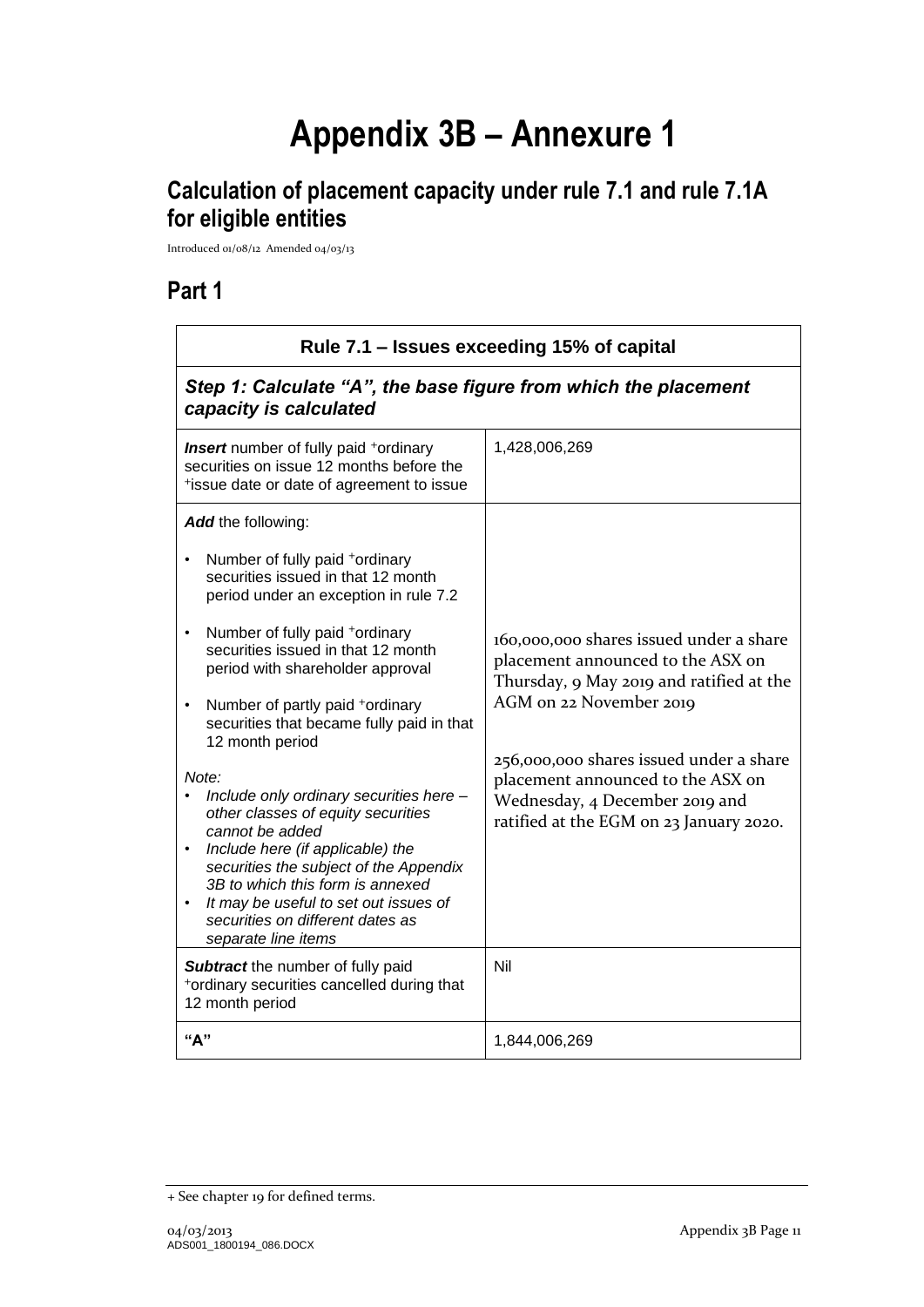| Step 2: Calculate 15% of "A"                                                                                                                                                                                                                                                                                                                                  |                                                                    |  |
|---------------------------------------------------------------------------------------------------------------------------------------------------------------------------------------------------------------------------------------------------------------------------------------------------------------------------------------------------------------|--------------------------------------------------------------------|--|
| "B"                                                                                                                                                                                                                                                                                                                                                           | 0.15                                                               |  |
|                                                                                                                                                                                                                                                                                                                                                               | [Note: this value cannot be changed]                               |  |
| Multiply "A" by 0.15                                                                                                                                                                                                                                                                                                                                          | 276,600,940                                                        |  |
| Step 3: Calculate "C", the amount of placement capacity under rule<br>7.1 that has already been used                                                                                                                                                                                                                                                          |                                                                    |  |
| <b>Insert</b> number of <sup>+</sup> equity securities issued<br>or agreed to be issued in that 12 month<br>period not counting those issued:                                                                                                                                                                                                                 | 8,000,000 Options issued to Peloton<br>Capital on 30 January 2020. |  |
| Under an exception in rule 7.2                                                                                                                                                                                                                                                                                                                                |                                                                    |  |
| Under rule 7.1A                                                                                                                                                                                                                                                                                                                                               |                                                                    |  |
| With security holder approval under<br>rule 7.1 or rule 7.4                                                                                                                                                                                                                                                                                                   |                                                                    |  |
| Note:<br>This applies to equity securities, unless<br>specifically excluded - not just ordinary<br>securities<br>Include here (if applicable) the<br>$\bullet$<br>securities the subject of the Appendix<br>3B to which this form is annexed<br>It may be useful to set out issues of<br>$\bullet$<br>securities on different dates as<br>separate line items |                                                                    |  |
| "C"                                                                                                                                                                                                                                                                                                                                                           | 8,000,000                                                          |  |
| Step 4: Subtract "C" from ["A" x "B"] to calculate remaining<br>placement capacity under rule 7.1                                                                                                                                                                                                                                                             |                                                                    |  |
| "A" x 0.15                                                                                                                                                                                                                                                                                                                                                    | 276,600,940                                                        |  |
| Note: number must be same as shown in<br>Step 2                                                                                                                                                                                                                                                                                                               |                                                                    |  |
| Subtract "C"                                                                                                                                                                                                                                                                                                                                                  | 8,000,000                                                          |  |
| Note: number must be same as shown in<br>Step 3                                                                                                                                                                                                                                                                                                               |                                                                    |  |
| <b>Total</b> ["A" $\times$ 0.15] – "C"                                                                                                                                                                                                                                                                                                                        | 268,600,940                                                        |  |
|                                                                                                                                                                                                                                                                                                                                                               | [Note: this is the remaining placement<br>capacity under rule 7.1] |  |

<sup>+</sup> See chapter 19 for defined terms.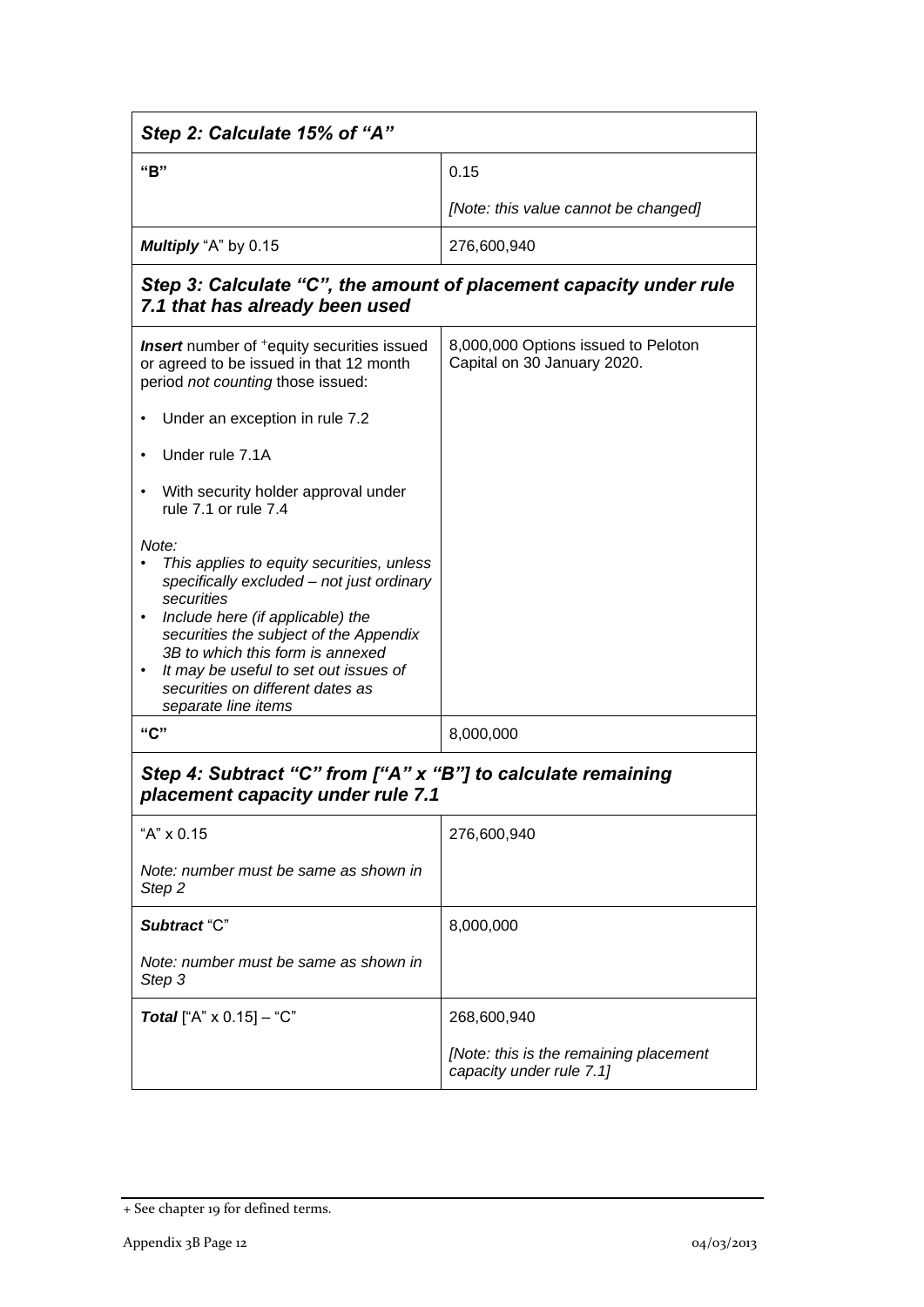### **Part 2**

| Rule 7.1A – Additional placement capacity for eligible entities                                                                                                                                                                                                                                                                                                                                                                                                                    |                                    |  |  |
|------------------------------------------------------------------------------------------------------------------------------------------------------------------------------------------------------------------------------------------------------------------------------------------------------------------------------------------------------------------------------------------------------------------------------------------------------------------------------------|------------------------------------|--|--|
| Step 1: Calculate "A", the base figure from which the placement<br>capacity is calculated                                                                                                                                                                                                                                                                                                                                                                                          |                                    |  |  |
| "A"                                                                                                                                                                                                                                                                                                                                                                                                                                                                                | 1,844,006,269                      |  |  |
| Note: number must be same as shown in<br>Step 1 of Part 1                                                                                                                                                                                                                                                                                                                                                                                                                          |                                    |  |  |
| Step 2: Calculate 10% of "A"                                                                                                                                                                                                                                                                                                                                                                                                                                                       |                                    |  |  |
| "D"                                                                                                                                                                                                                                                                                                                                                                                                                                                                                | 0.10                               |  |  |
|                                                                                                                                                                                                                                                                                                                                                                                                                                                                                    | Note: this value cannot be changed |  |  |
| Multiply "A" by 0.10                                                                                                                                                                                                                                                                                                                                                                                                                                                               | 184,400,626                        |  |  |
| Step 3: Calculate "E", the amount of placement capacity under rule<br>7.1A that has already been used                                                                                                                                                                                                                                                                                                                                                                              |                                    |  |  |
| <b>Insert</b> number of <sup>+</sup> equity securities issued<br>or agreed to be issued in that 12 month<br>period under rule 7.1A                                                                                                                                                                                                                                                                                                                                                 | nil                                |  |  |
| Notes:<br>This applies to equity securities - not<br>just ordinary securities<br>Include here $-$ if applicable $-$ the<br>securities the subject of the Appendix<br>3B to which this form is annexed<br>Do not include equity securities issued<br>under rule 7.1 (they must be dealt with<br>in Part 1), or for which specific security<br>holder approval has been obtained<br>It may be useful to set out issues of<br>securities on different dates as<br>separate line items |                                    |  |  |
| "E"                                                                                                                                                                                                                                                                                                                                                                                                                                                                                | nil                                |  |  |

<sup>+</sup> See chapter 19 for defined terms.